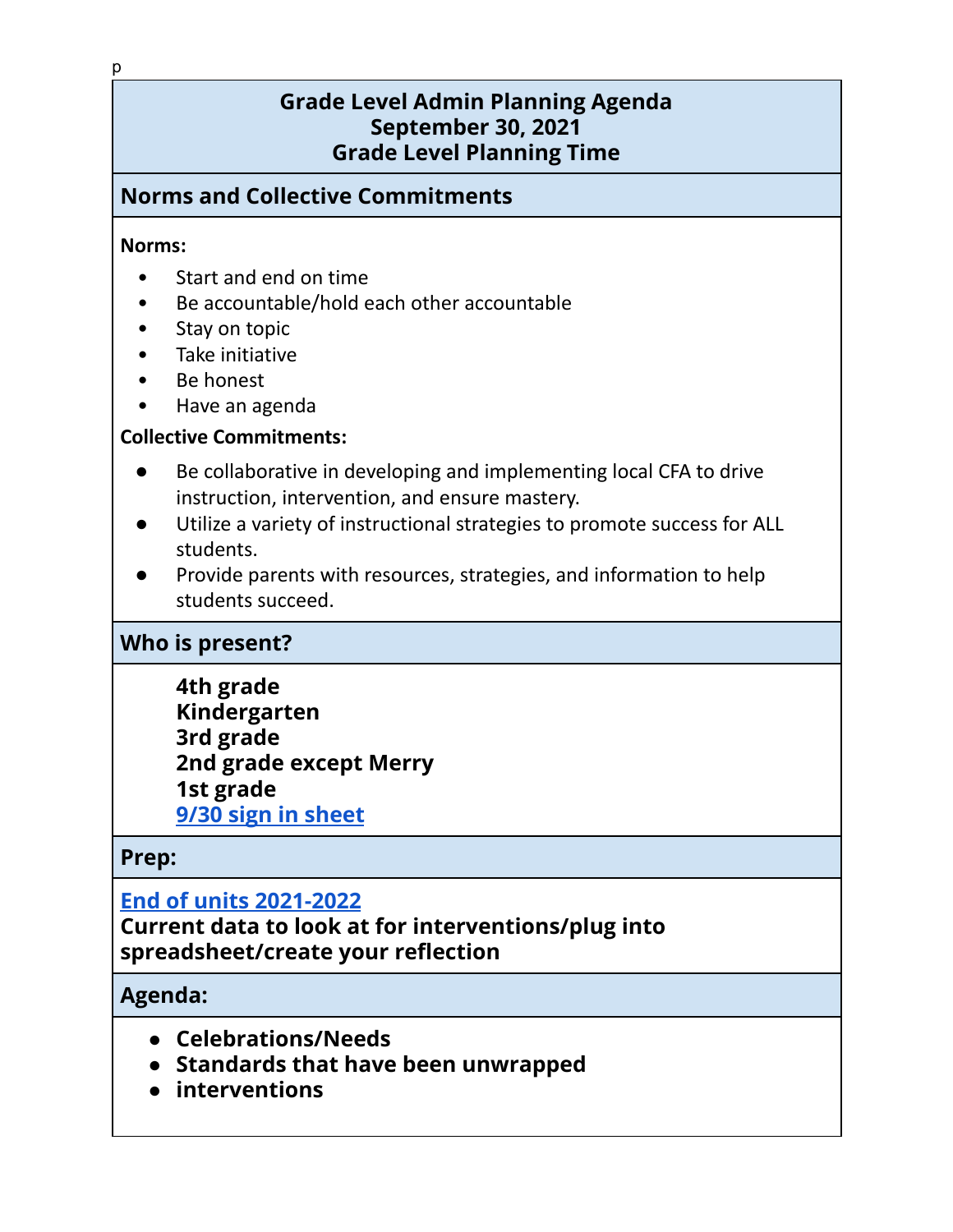# **Notes from meeting:**

**4th Grade:**

- **● Several students are fluent with math facts on Reflex.**
- **● Another student has reached bronze status in Wheeler/Hill's room. One of Hosman/Tarvin's students moved up to silver status.**
	- **○ A.R. is going well with most of our students.**
- **● Unwrap W.4.2 standard with Taylar next week. (Literacy)**
- **● The essentials that we have focused on are unwrapped. (Literacy)**
- **● Math is working on moving over essentials to match up with units.**
- **● Literacy data has been added into the spreadsheet.**
	- **○ Literacy teachers need to finish the unit reflection at the end of the Unit 1 plan.**
- **● Students are being tested with syllable types based on BOY data.**
	- **○ Need to start gathering a little more RTI data on students on the watch list.**
	- **○ Can look at other grade level's unit plans to help with intervention plans/ideas**

**Kindergarten:**

- **● Celebrations- It's almost Friday! Most of Cindy's and Alex's students have made progress in letter ID.**
- **● Fundations- More parent participation with ABC bootcamp because parents know what letter is coming (alphabetical order). Not a lot of meat with fundations. Wondering about progression, feels like it's going slow. Because it goes slower it's more successful. They are more equipped for blending. Sally Fielke at St. Johns- talk to her.**
- **● Literacy coach coming Monday and Tuesday of next week.**
- **● End of Units Data- Fill in letter IDs. Mark engagement with green, yellow, or red and skill or will under the skill/will column for any student who has red.**

**3rd grade:**

- **● Celebrations- Mialee's quarantined students came back and caught on quickly to the material they missed. Tomorrow is Friday!! Emily rocking teaching fundations. Our team is working great together!**
- **● Literacy - needs time to dig into the curriculum.**
- **● Feeling overwhelmed with all the new materials, low students, and behaviors. We know this is a school wide**